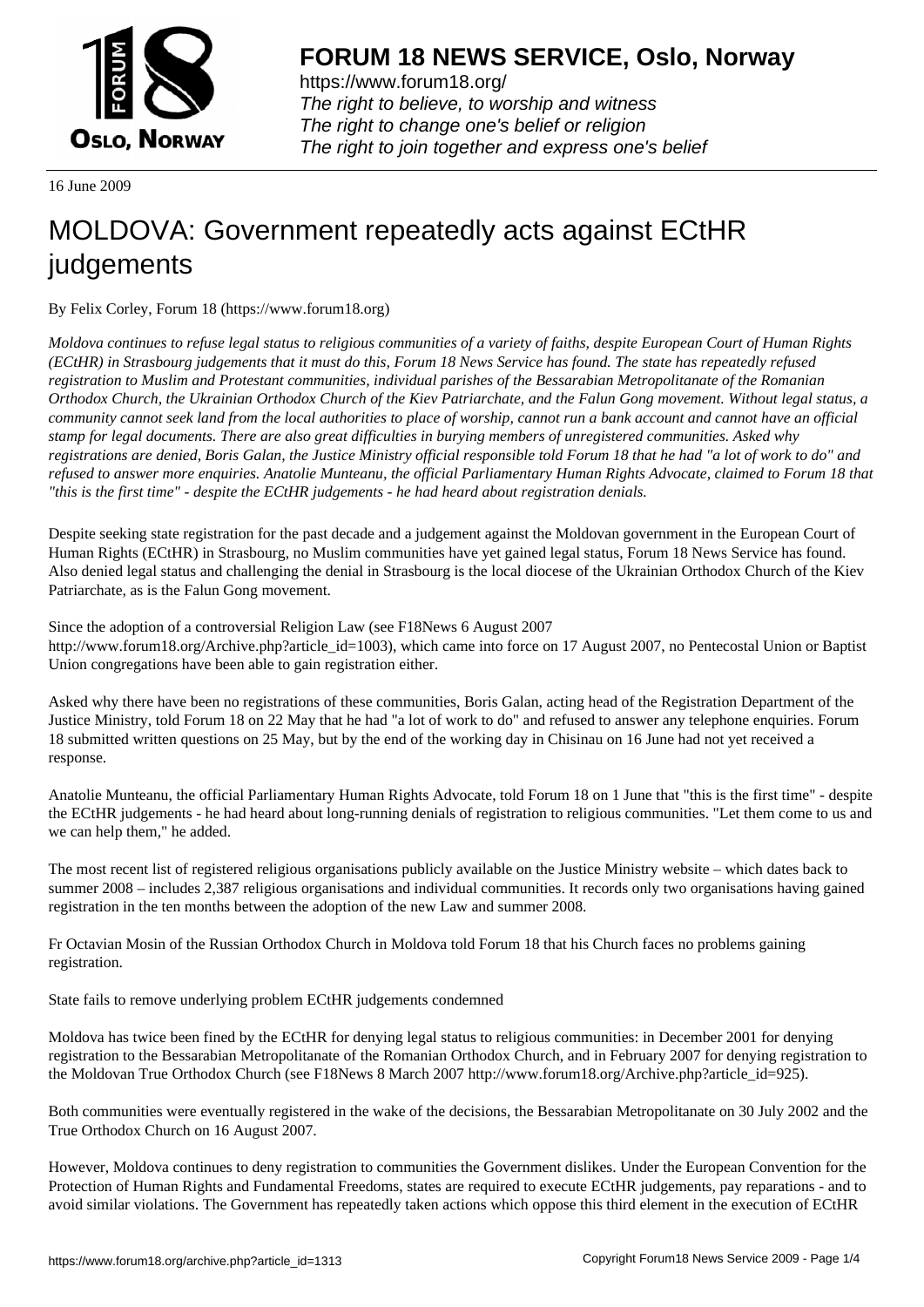In May, the ECtHR found that the Moldovan Government had violated the rights of a local Muslim, Talgat Masaev, by punishing him for conducting religious worship without state registration (see F18News 9 June 2009 http://www.forum18.org/Archive.php?article\_id=1308).

Masaev's Muslim community is among many religious communities repeatedly denied legal status.

Will Muslim registration denials be overturned?

Masaev's community began seeking legal status in 2000. It was still seeking this as the ECtHR case was continuing, most recently with Galan's Justice Ministry department. In 2008 the community received two rejections, both apparently drawn up by Galan's department but signed by the Justice Minister Vitalie Pirlog.

The February 2008 rejection, seen by Forum 18, declares that the Islamic League for Preaching and Instruction of the Republic of Moldova cannot be registered for three reasons. Firstly, the founding documents made no provision for how assets should be handled if the organisation is wound up. Secondly, the documents state that communities can become members of the organisation, while in law only individuals can be members of religious organisations. And thirdly, the title "League" is misleading.

The organisation renamed itself Islamic Preaching and Instruction in the Moldovan Republic and resubmitted its documents. In the September 2008 rejection, also seen by Forum 18, the Ministry justifies its further rejection with four reasons. Firstly, the statute allows the organisation to form communities when only individuals can do this. Secondly, foreign citizens and religious communities can be members of the organisation. Thirdly, the statute contains "confusing and contradictory" provisions without a "clear delimitation of the competencies of the organs of leadership". And fourthly, the statute does not provide a mechanism for removing the president from office.

Masaev complained to Forum 18 on 27 May that without legal status, the Muslim community cannot gain a separate plot in Chisinau's cemetery. "The cemetery management ask us who we are and say they can only deal with registered religious communities." He said Muslims who die have to buy expensive individual plots in the general part of the cemetery.

He also complained of retaliation for applying for registration. He said Galan was "very unpleasant" and addressed him "as though he was a little boy" when he applied for registration in February 2008. "He asked why I have such a beard."

Masaev said those who signed the registration applications also received personal calls, possibly from Galan, even though the application had not included their telephone numbers. The calls included bullying questions like: "Aren't you afraid?" Masaev said the police chief in the southern town of Cahul summoned three local signatories to the registration application and was "very unpleasant". However, after the September 2008 application no further threats were issued.

Some days after that application was lodged, tax inspectors armed with a "verbal order" inspected the activities of the charity he leads and found a mistake of five Leis of unpaid tax. Masaev was then fined. "Of course this was connected with our registration application."

Ukrainian Orthodox challenge registration denials

The Ukrainian Orthodox Church's East Moldova Diocese – which is led by Bishop Filaret (Pancu) of Falesti - is also challenging the denial of registration at the ECtHR in Strasbourg. "All the internal procedures within Moldova are exhausted and we are now awaiting a decision from Strasbourg," their lawyer Constantin Tanase told Forum 18 on 27 May from Chisinau.

The Diocese's application to the ECtHR (No. 46157/07), lodged in October 2007, complains that the denial of registration violates Article 6 Paragraph 1 (right of access to a court) and Article 9 (right to freedom of thought, conscience and religion) of the European Convention on Human Rights.

The Diocese has been seeking legal status in vain since 2005 (see F18News 8 March 2007 http://www.forum18.org/Archive.php?article\_id=926).

After the adoption of the 2007 Religion Law, the Justice Ministry went to court, claiming that clarification was needed in the wake of the new Law, Tanase told Forum 18. "The Ministry claims the actual court decision can't be carried out and is trying to find a formal possibility not to carry it out." He said that although Galan's Department prepared the case, the decision to go to court was taken by Justice Minister Pirlog and Deputy Minister, Elena Mocanu.

Tanase said the Justice Ministry's two attempts to challenge the earlier court rulings were unsuccessful, with the Supreme Court finally rejecting the Ministry's case in May 2009.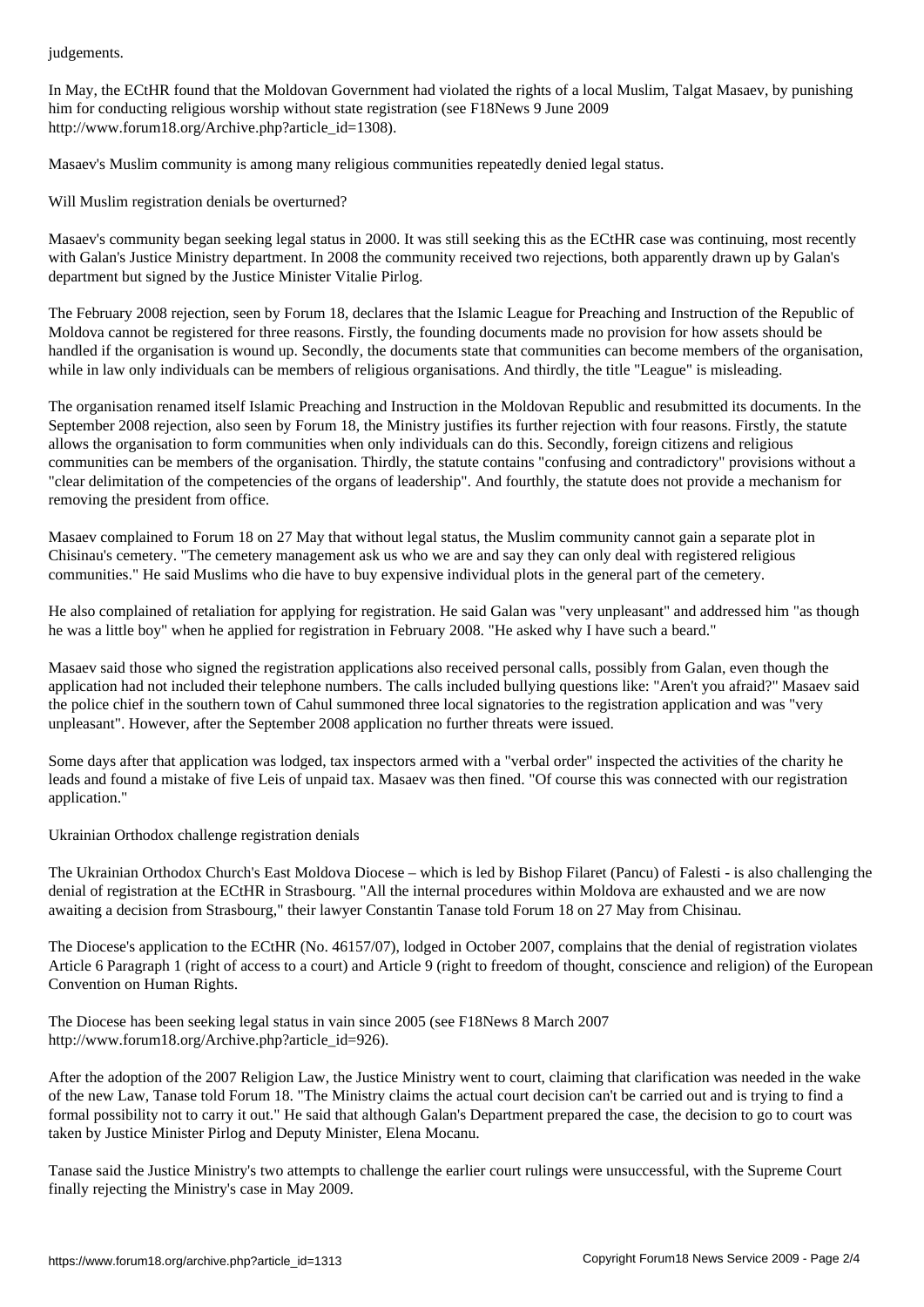## Protestant congregations denied registration

Victor Pavlovski, deputy head of the Pentecostal Union, says that registration is "much more difficult" since the Justice Ministry took over the responsibility in 2008 in the wake of the new Religion Law. "We haven't been able to register any new congregations," he told Forum 18 from Chisinau on 1 June. He said they had applied for registration for about four, but these had been rejected. "They always find 'corrections' we need to make."

Pavlovski said these four and other congregations face difficulties in functioning without legal status. "They are covered by the Pentecostal Union, but this means the Union has to do everything, from buying a building to paying bills," he explained. "When they need to pay an electricity bill they have to bring it to us in the capital and we have to pay it for them – it's expensive and complicated." He said local mayors will not recognise the congregations as they do not have registration. "We have to come and explain to them that they are part of our Union."

The Pentecostals have also tried to register House of Hope, a rehabilitation centre for trafficked women, as a constituent part of the Union, but have three times been refused. Pavlovski stated that the Justice Ministry insists that such organisations be registered as a non-governmental organisation. "But if we register the centre as a social organisation or an NGO, we won't be allowed to introduce any religious element in our work, such as prayer or use of the Bible," he told Forum 18. "We have a holistic approach to this work."

Pavlovski speculated that "perhaps they don't have qualified people", but believed it possible that the Justice Ministry has a "hidden agenda". "We're suspicious," he told Forum 18.

Ion Miron, General Secretary of the Baptist Union, told Forum 18 that no congregations in his Union have been able to gain registration since the Justice Ministry took over registration. "More than fifty of our congregations want to and have tried to register, but they have been refused," he told Forum 18 on 1 June. "Such refusals are always given verbally, not in writing."

Miron said that in some cases, the Justice Ministry is demanding not just that the 100 required founding members sign the application and give their personal details, but all the adult members, even if there are more than a thousand.

He added that the Justice Ministry is also demanding that the Baptist Union itself and the congregations which had registration before the new Law was adopted need to re-register. "They insist every single congregation needs to register from zero – imagine that," Miron maintained. "The Law has no retroactive force and we don't consider we need to re-register, so we haven't done so."

Forum 18 is not aware of any other religious community which has been asked to re-register its main body or its individual congregations in the wake of the new Law.

Smaller Protestant churches which are not part of a bigger union or association also face problems gaining legal status.

No new registrations for Bessarabian parishes

The Bessarabian Metropolitanate received state registration in 2002, but only after a 2001 ECtHR judgement in its favour. Its four dioceses were registered in 2006, but only 120 of its individual parishes out of some 150 have been able to get legal status. "After initial difficulties, registering our parishes between 2002 and 2007 was possible," Fr Andrei Deleu, head of the chancellery, told Forum 18 from Chisinau on 16 June.

"We have lodged applications since 2007 but the Justice Ministry simply doesn't want to register our parishes." Fr Deleu complains that the Justice Ministry finds "constant quibbles" with the applications and insists on changes.

In January 2008, then Moldovan President Vladimir Voronin threatened to strip the Bessarabian Metropolitanate of its registration (see F18News 29 January 2008 http://www.forum18.org/Archive.php?article\_id=1077).

Fr Deleu points out that without legal status a parish cannot seek land from the local authorities to build a church, cannot run a bank account and cannot have an official stamp for legal documents. He said the Metropolitanate is reluctant to name a priest to a parish if it does not have registration. "The police could come and check up on his documents, and drive him out," Fr Deleu pointed out. "We prefer to avoid this – we try to work within the law."

Without legal status, Fr Deleu said that founding a new parish is hard and local church members have to travel some distance to attend registered churches.

He told Forum 18 that the Metropolitanate is working with their lawyer to prepare documentation for a possible legal challenge to the denials of registration in the local courts.